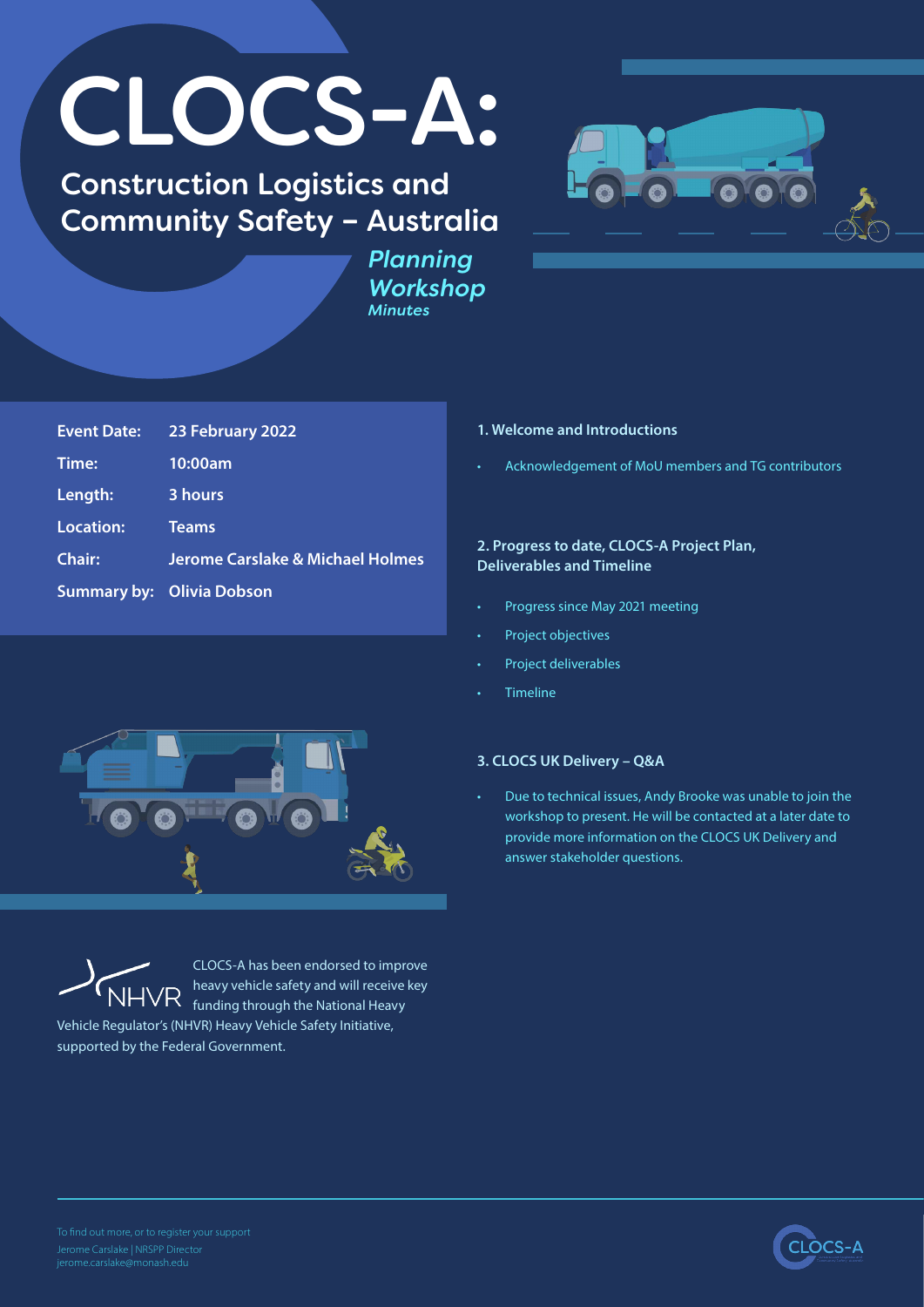#### **4. The CLOCS-A Standard and Governance – What Does That Look Like?**

- Purpose and scope
- Proposed structure
- Example CLOCS-A standard a principal contractor's perspective
- Example CLOCS-A standard a transport company's perspective
- Development timeline
- Proposed governance structure of CLOCS-A
- Questions and answers
	- Will there be a sub-set that shows local government vehicle use, deliveries in urban areas, etc. is included in CLOCS-A?
		- The primary focus of CLOCS-A is construction projects and construction supply chains at this stage, however that is a potential thing we can look at in the future. We have had some discussions on this topic, and it is very important. CLOCS-A doesn't exclude local government at this stage, considering that local government is responsible for precuring a lot of building developments, so there is a space for local government to participate and champion CLOCS-A. In the UK, there are several boroughs who specify minimum CLOCS standards for local government projects.
	- Will ARTC be involved in CLOCS-A?
		- This is important to consider and is something which will be looked into.
	- From a contextual, historical perspective, where did the last attempt to launch CLOCS-A finish up, and is this a national re-launch?
		- There was momentum in the previous attempt, however there was some changes in leadership and the project fell away. The current iteration of CLOCS-A builds on the framework previously set up, instead of replicating it.
	- How will national system work in smaller jurisdictions?
		- We've reached out to some of the smaller jurisdictions, and they have responded that they will be following closely, and they are very welcome to be involved in any aspects of the development.
	- What are your thoughts on who will host the CLOCS-A standard in the long term?
		- This will likely be similar to CLOCS-UK, which is not hosted by government but an independent third party.

### **5. Case Study Example and CLOCS-A Applied by Major Transport Infrastructure Authority**

- Vulnerable Road User Initiatives Rail Projects Victoria and the Major Transport Infrastructure Authority
	- Typical Contract Requirements Examples
	- Implementation Strategy
	- **Challenges**
- Questions and answers
	- Common problems for cyclists are building sites which take up the left area of the road, footpaths, and bike lanes, forcing bikes into traffic. How is that addressed in Victoria in regard to your projects?
		- Several examples of how traffic management can be set up for that is outlined in the document that some of the stakeholders and working groups developed and produced – available at [https://](https://www.vicroads.vic.gov.au/safety-and-road-rules/road-safety-programs/construction-trucks-and-community-safety) [www.vicroads.vic.gov.au/safety-and-road-rules/](https://www.vicroads.vic.gov.au/safety-and-road-rules/road-safety-programs/construction-trucks-and-community-safety) [road-safety-programs/construction-trucks-and](https://www.vicroads.vic.gov.au/safety-and-road-rules/road-safety-programs/construction-trucks-and-community-safety)[community-safety](https://www.vicroads.vic.gov.au/safety-and-road-rules/road-safety-programs/construction-trucks-and-community-safety)
		- A lot of these issues can be foreseen and addressed in the planning and design phase of the construction project – this is where the client comes in and the importance of ensuring these factors are built into the contract and designed to avoid this situation.
		- Audits also ensure that everyone is doing what they are supposed to be doing.



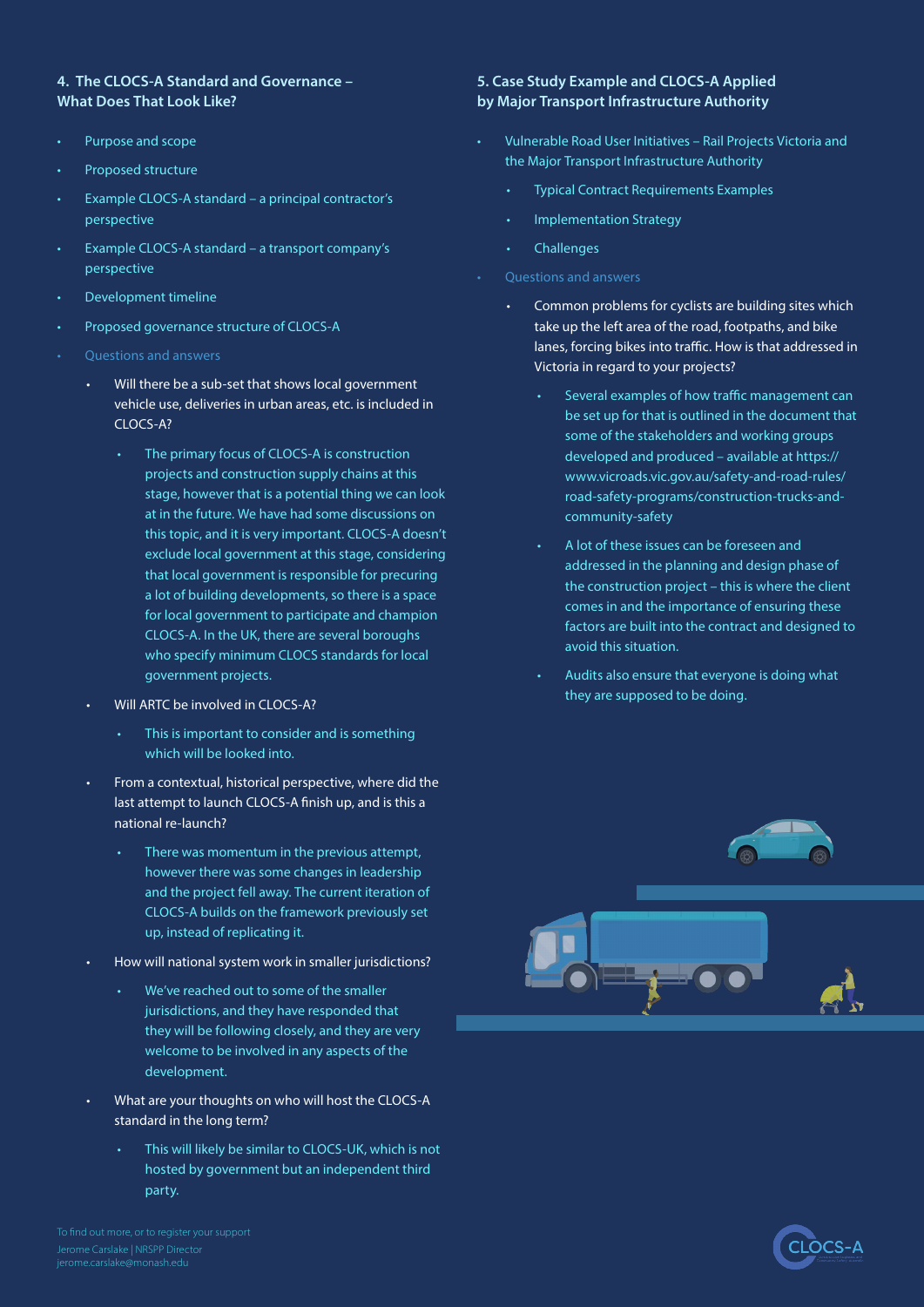### **6. CLOCS-A Within the National Road Safety Strategy**

- The National Road Safety Strategy 2021-2030
	- Targets by 2030
	- Priorities
	- When heavy vehicles and vulnerable road users mix
	- Movement and place
	- Implementation of CLOCS-A through the NRSS 2021-30
	- The Social Model
- Questions and answers
	- Will the NRSS impose accreditation requirements on jurisdiction contract requirements?
		- The action plan, the detail behind the strategy, is currently in development but that is a key goal. Whether that is achieved in this action plan or the next iteration is not yet known.
	- Are there elements of the plan which address how cities can better function in evenings (with regards to technology), and are there opportunities for quiet electric vehicles to operate at night?
		- This is currently an unknown to us at the moment, and we had to focus on what transport and infrastructure ministers tasked the taskforce with, which is a narrow, specific road safety strategy. We have these other things at the back of our mind, and we want to keep it as alive as possible so that when there's change we can adapt more quickly than in the past when it was set forever.
	- Will the NRSS engage more or create a set of standards for delivery platform operators with regards to bicycles and motorcycles as work vehicles?
		- Yes we got a lot of recognition for putting the gig economy and bicycle delivery drivers as a key risk, so we know that we need to support organisations to make a safety framework for organisations to have a system that supports workers and prevent crashes. We recognise that it's the organisation that have the most power here, and we want to help them get there, and there is more work to be done on this in the future.

### **7. TG Work Streams**

- TG1: Vehicle Safety
	- **Stakeholders**
	- Aim
	- Pipeline of planned deliverables in stages for TG1
- TG2: Driver Safety
	- Stakeholders
	- Aim
	- **Stages**
	- Questions and answers
		- Is distraction in the mix for Driver Safety?
			- Yes absolutely
		- Will CLOCS-A influence the training.gov standards as set out in the requirements for Certs I-IV in driving/logistics?
			- Yes, we do have a part to play in that in regard to influencing what is including in these certificates and identifying gaps. This is something we can pursue long-term
- TG3: Logistics and Planning
	- Stakeholders
	- To be activated
	- Work program
	- Assembly of potentially useful freight/logistics standards
	- Case studies City logistics SUGAR urban freight compendium – London Construction Freight Consolidation Centre
	- Sharing the VicRoads road use construction charges policy
	- Approaches to potential CLOCS-A community members
	- Appointment of CLOCS-A Logistics Student underway
- TG4: Community and Advocacy
	- Stakeholders
	- **Purpose**
	- Approach
	- Planned deliverables
	- Case Studies

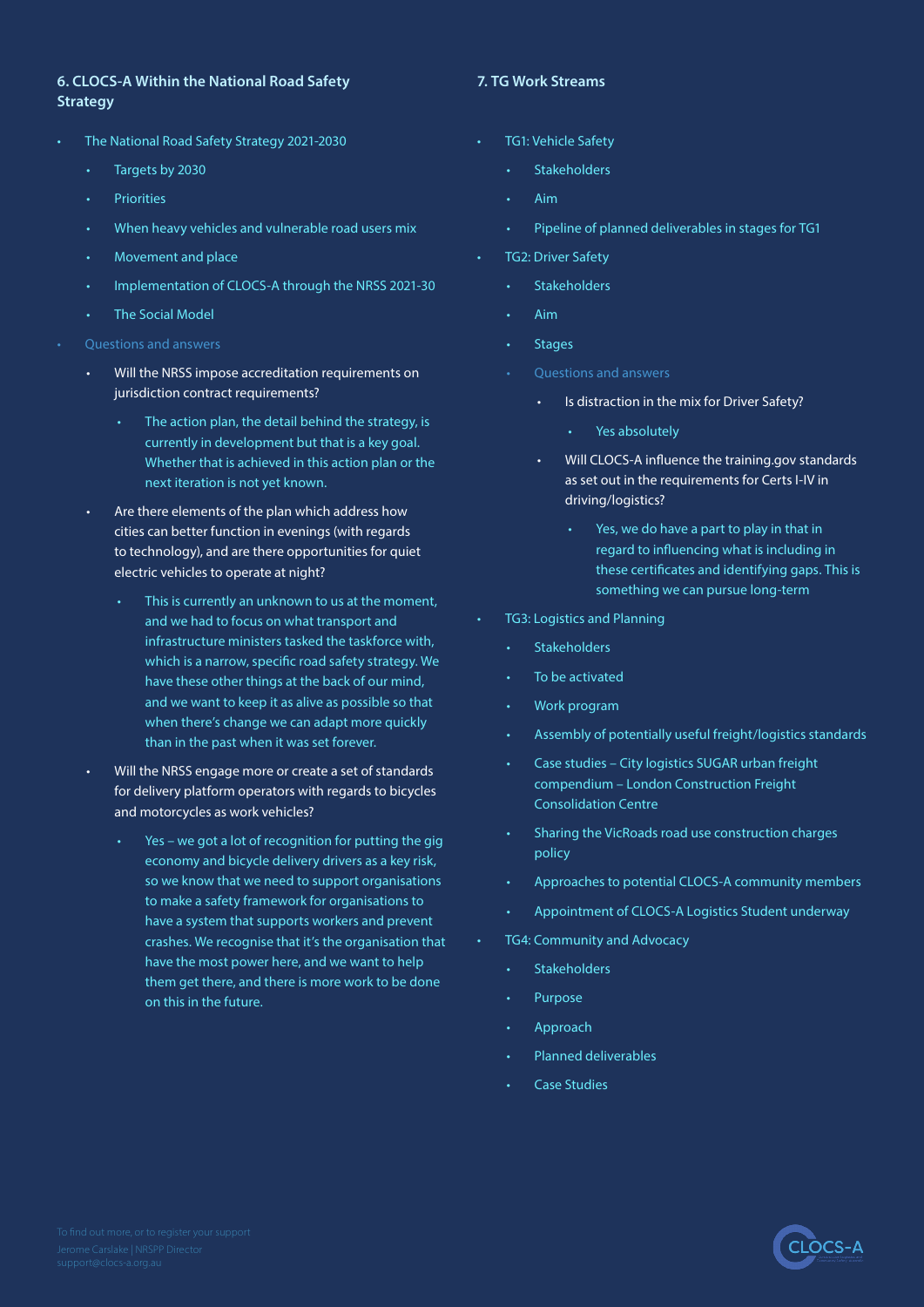#### **8. Discussion, Summary and Close**

TG1 – Michael Chan: Michael.Chan@roads.vic.gov.au TG2 – Michael Holmes: Michael.Holmes@transport.nsw.gov.au TG3 – Kim Hassall: translog@iprimus.com.au TG4 – Jerome Carslake: Jerome.Carslake@monash.edu Office of Road Safety – Gabby O'Neill: Gabby.oneill@infrastructure.gov.au MTIA – Bill Greer: bill.greer@railprojects.vic.gov.au

#### **Attendees**

Jerome Carslake NRSPP Abdullah Khan Transport for NSW Andrew King 3M Anthony Kwok Trimble Astrid A Kauffman MTIA Bastien Wallace **Lime** Bill Greer MTIA Bill Pawley CDP Lendlease Brendan Dwyer Office of Road Safety CJ Manjarres Wahlberg Avopiling Damiano Ambrosini Worksafe Victoria Daniel Kelly **Laing O'Rourke** Dean Jones **Acciona** Drew Gaynor dgaynor.consult Donna Conley Worksafe Victoria Fiona Lehn Transurban Gabby O'Neill **Office of Road Safety** Glenn Brown **PACCAR** Greg Cain Victorian Transport Association

Adam Brighouse Toowoomba Shire Council Alex Metric Mt Baw Baw Shire Council Anne L Taylor **Major Transport Infrastructure Authority** Antonia Gausachs Amy Gillett Foundation Brent McCorkell Blacktown City Council Cameron Marsh Blacktown City Council Chris Loose Truck Industry Council Dean Gutteridge Gold Coast City Council

Jeff Hui Grasshopper Environmental Jen Grigg Worksafe Jim Sarkis Bingo INDUSRTIES John Naoum CPB Karl Brock John Holland Group Kayla Macneil **TfNSW** Kim Hassall CILTA Len Woodman City of Sydney Les Kriesfeld Worksafe Victoria Luke Wilby TfNSW Martin Toomey **ARTSA-I** Matt Bennett **Aurecon** Merv Rowlands Construction Vehicle Consulting Michael Chan Vic DoT Michael Holmes Sydney Metro Michael Lavender McConnell Dowell Constructors Nicki Wragg Swinburne University Olivia Dobson MUARC Owen Corey **HSE Global** Patrick Trowse Bicycle Queensland Peter Brownsdon Hanson Peter Zmuda CPB Contractors Rachel Carlisle Vic DoT Rachel Nash NHVR Robert Wood Boral Rohan Gerrard Ron Shanks **Private** Royce Christie Roads Australia Scott McPherson SCESCOMAX Sharon Newnam MUARC Sumesh Singh McConnell Dowell Constructors Tammy Aylett Sydney Metro Tia Gaffney **ARRB** Tonia Bergmanis Office of Road Safety

Hadi Ghaderi **Swinburne University** 

Gregory Dikranian TfNSW